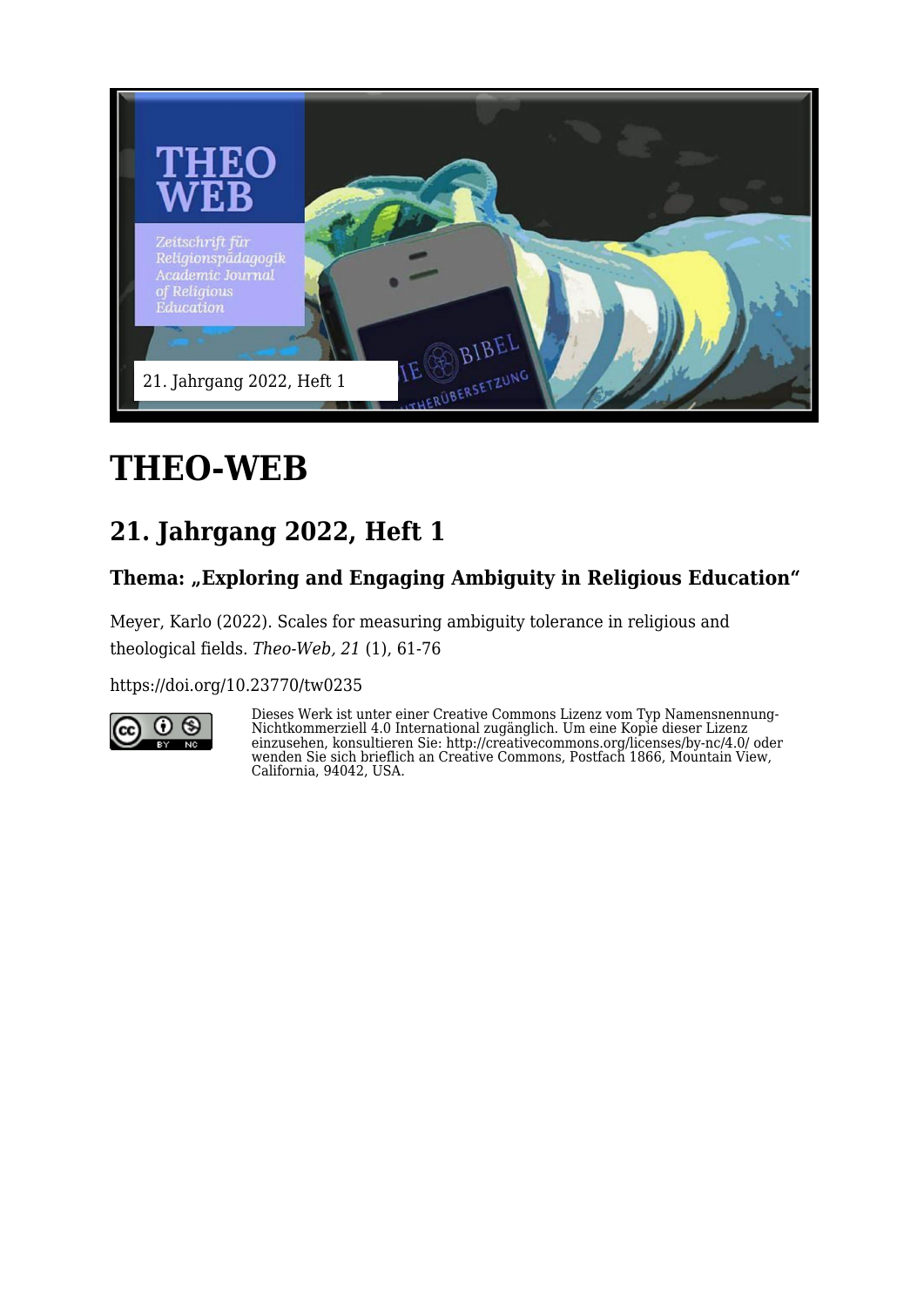# **Scales for measuring ambiguity tolerance in religious and theological fields**

von Karlo Meyer

#### *Abstract*

*Seit den 1960er Jahren wurden schon viele Skalen zu Ambiguitätstoleranz entwickelt. Üblicherweise wurde ihre Stichhaltigkeit mit Items zu Persönlichkeitsfragen geprüft. Im Blick auf den Religionsunterricht tritt Ambiges insbesondere bei sozial-ethischen und theologischen Fragen auf. In diesem Artikel werden zwei bekanntere Skalen (Budner, Lauriola) mit Items korreliert, die den Umgang mit sozial-ethischen und theologischen Belangen messen. Aus Lauriola's MAAS-Skala wird eine kürzere Skala entwickelt, die für die Forschung im Religionsunterricht geeigneter ist (MAAS-22r-Skala). Die neue Version enthält 22 Items, hat eine gute Reliabilität und lädt, wie erwartet, auf drei Faktoren.*

*Seit den 1960er Jahren wurden schon viele Skalen zu Ambiguitätstoleranz entwickelt. Üblicherweise wurde ihre Stichhaltigkeit mit Items zu Persönlichkeitsfragen geprüft. Im Blick auf den Religionsunterricht tritt Ambiges insbesondere bei sozial-ethischen und theologischen Fragen auf. In diesem Artikel werden zwei bekanntere Skalen (Budner, Lauriola) mit Items korreliert, die den Umgang mit sozial-ethischen und theologischen Belangen messen. Aus Lauriola's MAAS-Skala wird eine kürzere Skala entwickelt, die für die Forschung im Religionsunterricht geeigneter ist (MAAS-22r-Skala). Die neue Version enthält 22 Items, hat eine gute Reliabilität und lädt, wie erwartet, auf drei Faktoren.*

*Schlagwörter: Ambiguitätstoleranz, Budner, MAAS, Skala, quantitative religionspädagogische Forschung*

*Keywords: Ambiguitätstoleranz, Budner, MAAS, Skala, quantitative religionspädagogische Forschung*

# **1 Introduction**

In this presentation, I will evaluate three scales that measure ambiguity tolerance (AT) and suggest one for use in further research on Religious Education (RE). During the last 60 years, many scales of ambiguity have been developed (for an overview cf. M. Lauriola et al., 2015, 1-3 and A. Furham/J. Marks, 2013). Three examples can give a first overview of the general situation, of problems and of the decisions necessary when choosing one of them according to RE-research criteria.

### **1.1 How to define "ambiguity" and "tolerance"?**

The Latin adjective "ambiguus" can be described in short as *tilting towards two sides* or as *interpretable in more than one way*. It can be translated as *undecided*, or, in relation to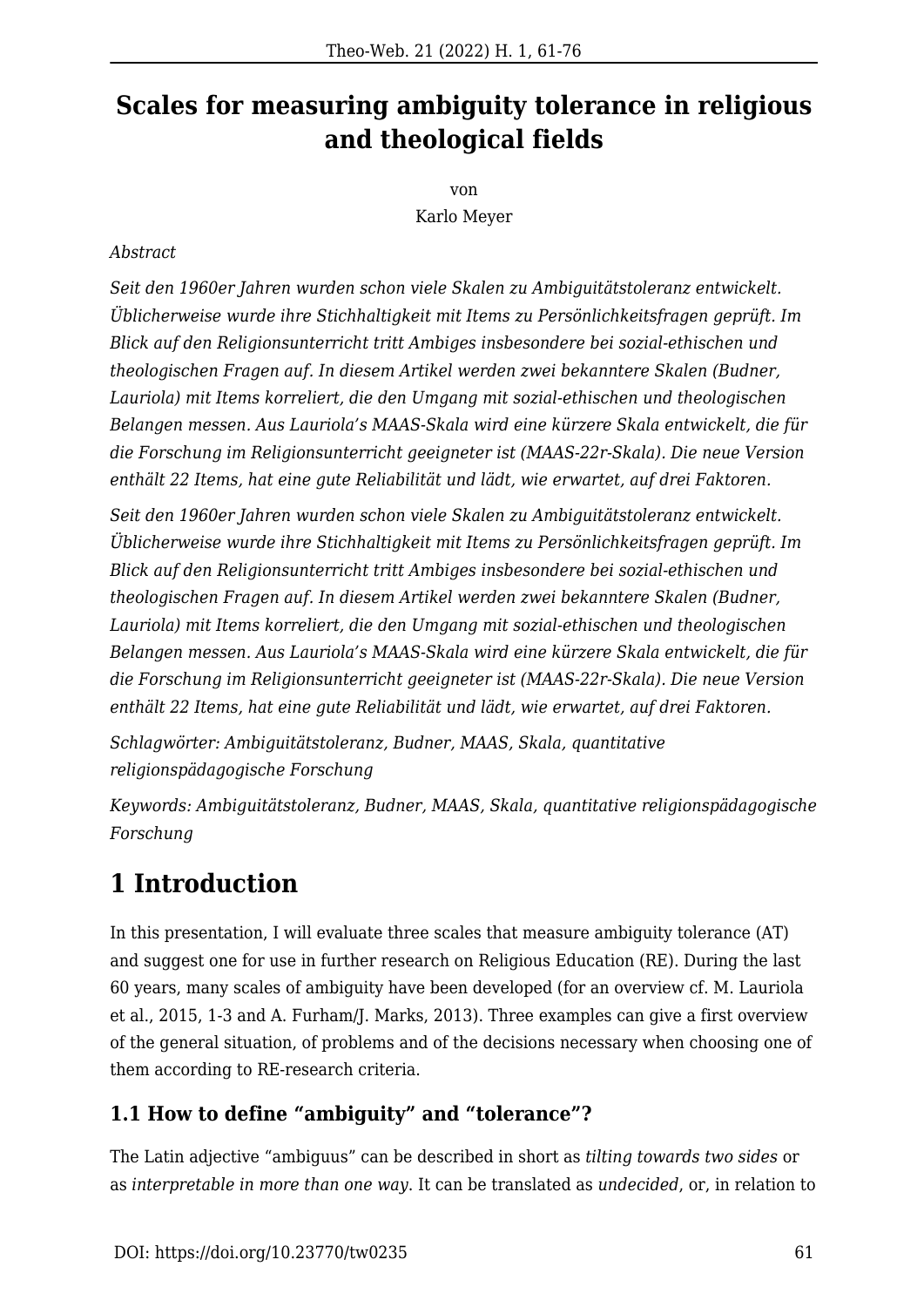words, as *of two (or several) meanings* and, in relation to success or the outcome of a project, as *open to different interpretations*. (T. Baier, 2013, 282) Complex constellations, unsoluble questions, unclear social situations are phenomena that can be perceived by individuals and groups as ambiguous (for a broad overview of the existing humanities literature, see K. Wörn, 2020, 11-75).

The second term is "tolerance". In western society, this word is used indiscriminately and frequently. As a consequence, the meaning of the word has been reduced and has become, in some cases, rather blurry. Although we cannot discuss this in depth, some short comments are necessary: The Latin term is associated with "enduring" – with rather passive implications. Some suggest "respecting" as an active term. However, in our field, the word "respecting" does not fit in combination with the word "ambiguity".

Other combinations may be preferable: e.g. "diving" into ambiguity or "engaging" ambiguity or "managing" ambiguity (Meyer, 2021, 162-188). The advantage is that all these terms imply an active and constructive way to deal with something. To deal actively and constructively with ambiguity should be an aim of education facing e.g. diversity.

Because in empirical research, the term "ambiguity tolerance" or "tolerance of ambiguity" is used most often, I will continue to use it here. AT thus means, on the one hand, the ability to "endure" all of this, and, on the other hand, to handle ambiguities actively and constructively ("engaged") without the urgent need, in reaction to complexity, insolubility or a lack of clarity, to commit oneself to one side or present an easy solution reducing the existing complexity.

#### **1.2 Educational analysis**

A general analysis is needed with regard to educational questions. Why is AT important as a part of didactical considerations in RE?

There are three relevant aspects, one social and two theological:

1. The ethical-social aspect: In our pluralistic society, we experience strangeness and sometimes uncomfortable complex situations because of cultural and religious diversity. Many people have a problem with diverse and complex situations and their lack of clarity and, thus, fall into black-and-white thinking – sometimes even demonizing religious groups. As an educational challenge in facing such processes, children and young people should learn to encounter people of other cultures and other religions respectfully, tolerating ("diving into" or "managing") complexity or a lack of clarity in the encounter as part of religious diversity. Next to these social matters, all ethical dilemmata can be characterized as ambiguous. We summarize both aspects and assign these questions to an ethical-social level.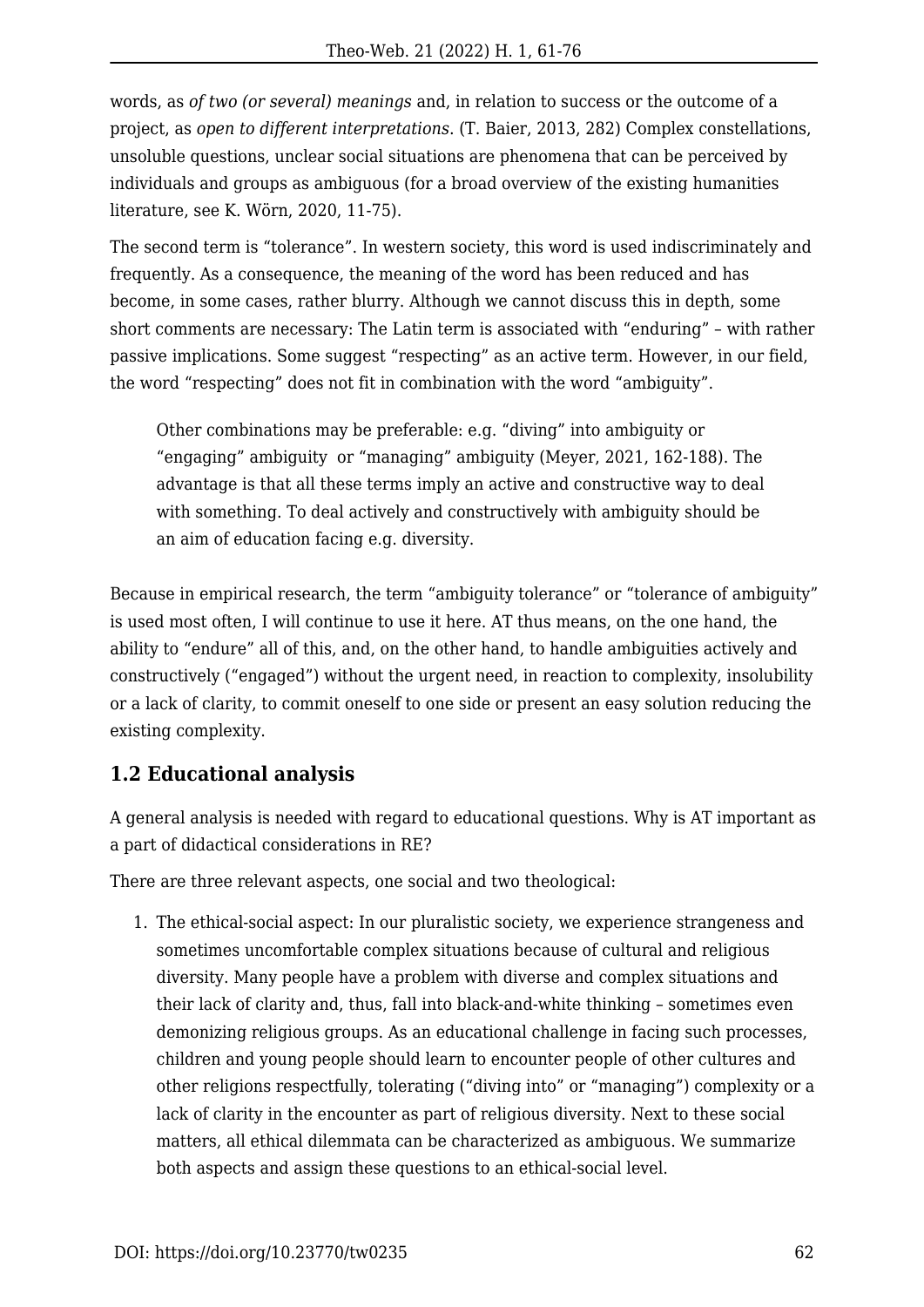- 2. On a first theological level, religious issues and deeper religious thinking involve processing ambiguities to a great extent (Bauer, 2018, 34-35). They operate with suggestions for coping with the unpredictability and contingency of life, with the complexity and sometimes insolubility of many questions about God and the world. On the one hand most traditions have developed such sensitive ways of dealing with these matters, on the other hand some orthodox or fundamentalist religious movements do advocate black-and-white thinking to establish unambiguous clarity. In order to interpret theological motives in a deeper way, children and young people should be willing to face open questions in theological matters that will not find an answer on earth.
- 3. On a second theological level, talking about God or an ultimate entity is frequently connected with vague and metaphorical descriptions (cf. Bauer, 2018, 34. Experiences of a divine being are often described metaphorically. Talking about such an entity or experience is accompanied by the acceptance that there is not a clear, black and white way to express it, not just a "right" and "wrong". Talking about "God" or forms of transcendence require the ability to endure the vague and sometimes the insoluble.<sup>1)</sup> (Cf. the slightly different distinction of a "horizontal" and a "vertical level" in Bauer, 2018, 35 and Lorenzen in this vol.)

### **1.3 Procedure for testing the scales**

In this essay, I would like to introduce three scales, demonstrate their advantages and disadvantages, and describe experiences in and for religious educational contexts.

We had the opportunity to test two of the scales in two very different cultural settings - in Germany (including some Swiss students) and in Hong Kong (including some people originating from Mainland China).<sup>2)</sup>

In order to test the AT-scales for their use in RE, we took up items representing the social and theological criteria mentioned above. It needs no deeper explanation that our statistical testing of the scales does not imply that we captured all of the social and theological dimensions which may be involved. Instead, we singled out individual aspects which serve as examples.

As a first criterion concerning the correlation of the AT-scales with the social level, we asked (a) about the acceptance of refugees and (b) more specific of immigrants with religious backgrounds different from one's own. Both items are variations of items from the "Refugees Welcome Index" developed by Amnesty International.<sup>3)</sup> P. Y. Pong

<sup>1)</sup> Cf. Bauer, 2018, 34: AT as a sine qua non for religion to flourish – especially concerning the need to accept transcendence as such.

<sup>2)</sup> For Hong Kong, P. Y. Pong was kind enough to implement Budner's scale in her first survey (N=1979) and to help to organize the internet platform and the Chinese questionnaire for the second survey  $(N=224)$ .

<sup>3)</sup> Amnesty International, 2016. The survey used the basic idea of the social distance scale by Emory Bogardus from 1925 copied in many variations so far.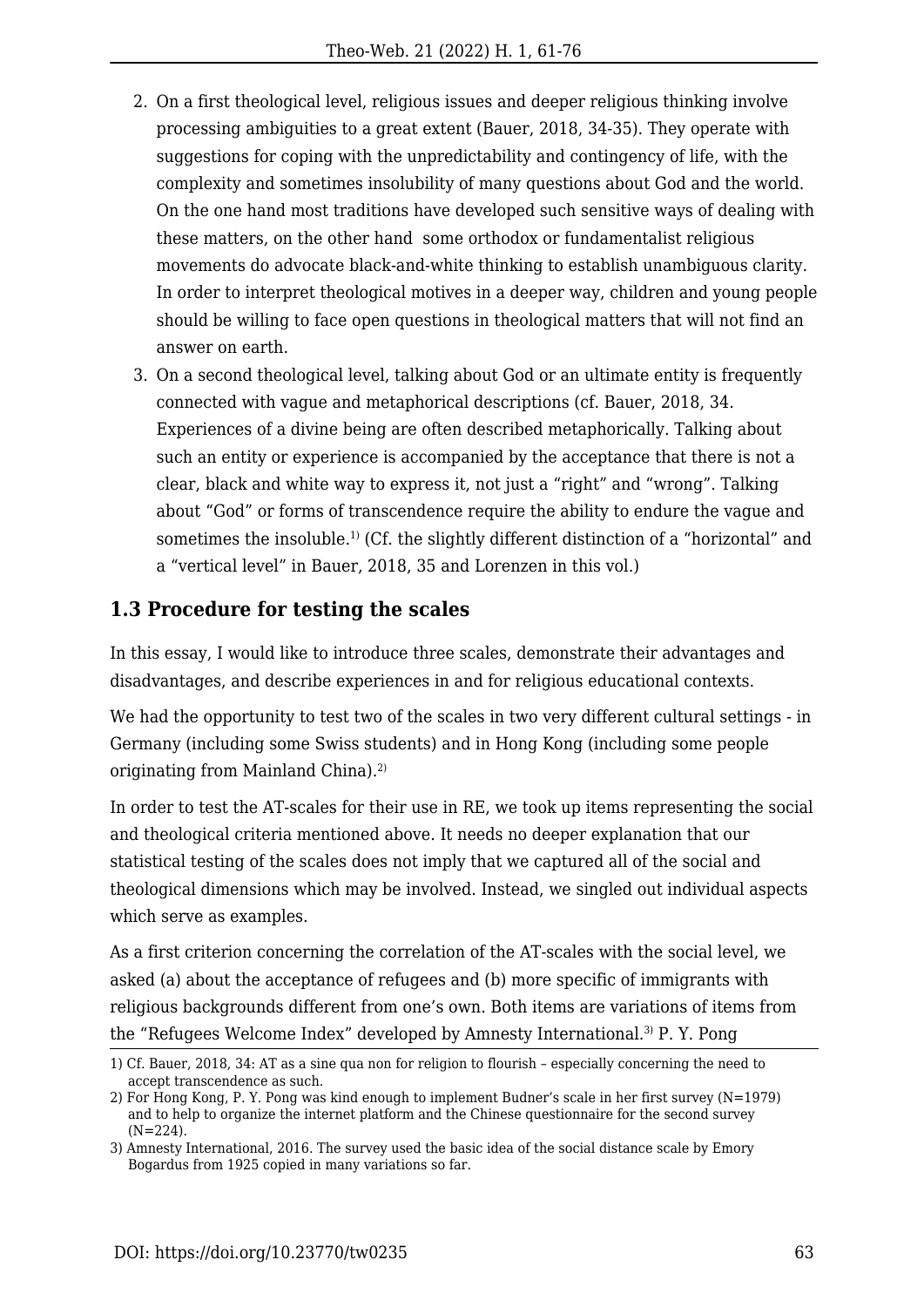developed the new items for a larger survey on refugees in schools.4)We expected that higher AT would be accompanied by higher acceptance of these groups. That means, we calculated correlations between the AT scales and the grade of willingness to accept immigrants and refugees as an example for the social and "diversity" dimension.

With regard to the theological aspects, we took two items from the Centrality of Religiosity Scale (CRS) developed by Stefan Huber, which has been used in the Bertelsmann Stiftung Religionsmonitor and many other projects.<sup>5)</sup> The first item on this scale refers to more general matters. The wording is: "How often do you think about religious issues?" (5-point-scale; answers: very often … never). It implies that many religious issues require a sensitivity for ambiguity in order to be understood in an appropriate way. Even extreme religious groups need to deal with ambiguities (e.g. concerning concepts about "god"). Facing that fundamentalist are rather rarely found in Germany, Hongkong or Switzerland, we expected that those who think more frequently about religious questions should be more used to accepting ambiguity.

The second theological item is "How often do you experience situations in which you have the feeling that God or something divine intervenes in your life" (same scale).

We expected that experiencing "something divine" would imply feelings and aspects that cannot be easily expressed in words. The vagueness of such experiences themselves does not necessarily lead to the ability to endure or manage it, but we expect that more frequent experiences are accompanied by the need to process ambiguity.

Both theological examples have weaknesses, but the empirical research in this field is rather limited. We could discuss how congruent they are with the criteria explained above. Surely, not all aspects are covered. However, our purpose is not to prove a special level of relationship between these matters, but rather to test if the scales of AT "react" to selected social and theological items and therefore may be applicable for use in research in the field of RE.

All items in the tested AT-scales do not have any direct connection with immigrants/refugees or thinking about religious issues/experiencing god. Nevertheless, our hypothesis is that accepting the mentioned aspect of social diversity and dealing frequently with these religious issues correlates with a higher tolerance of ambiguity.

With regard to further statistical criteria, we will concentrate on two aspects. The scales should capture different dimensions (factors) of ambiguity in general (method: Principal Component Analysis) and there should be at least a satisfying consistency of the scale (method: calculation of Cronbach's  $\alpha$ ).

<sup>4)</sup> The idea to use this new item originated from the PhD project of P. Y. Pong (Saarland University) comparing attitudes towards refugees in German and Hong Kong schools. The publication is forthcoming. The wording of the item is: "How closely would you personally accept the following groups of people? … Immigrants who have other religion than your religion …" answers "in your household", "in your neighbourhood" … "or would you refuse them entry to your country".

<sup>5)</sup> Huber, 2003. The scale has been used frequently, e.g. in Bertelsmann Stiftung Religionsmonitor. Huber later published a shorter version with 5 items: Huber, 2009.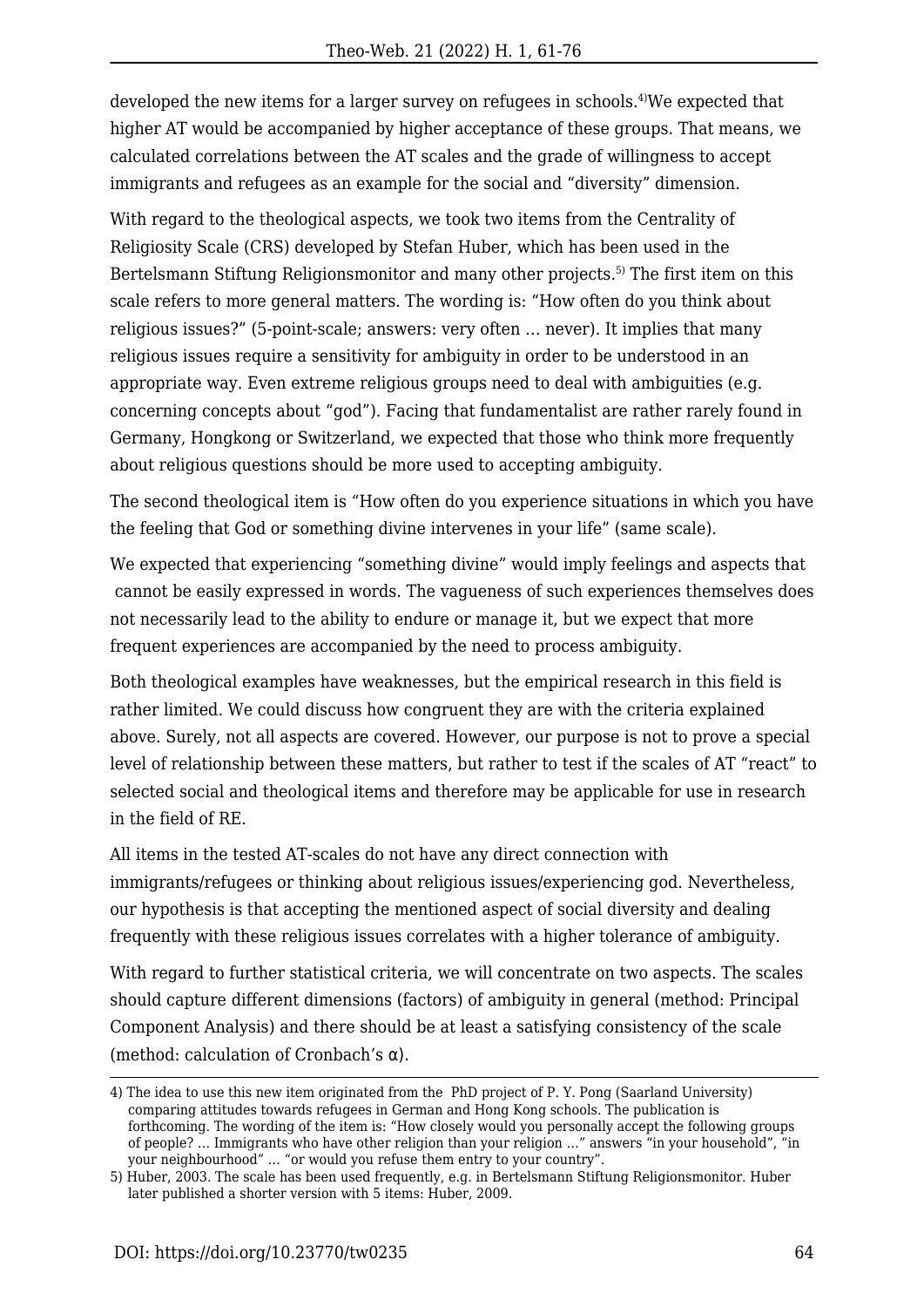# **2 The first and most influential scale created by Budner**

The quantitative scale with the highest influence was developed in 1960 by Stanley Budner in his dissertation, published in an article in 1962.

### **2.1 Budner's concept and criticism**

Budner suggested distinguishing three "types of situations" (S. Budner,1962, 34) involving "complexity", "novelty" and "insolubility".<sup>6)</sup> In his 16-item questionnaire, he tested whether these aspects were avoided or desired.<sup>7)</sup>

There is a lot to be said about this scale and its reception over the past 60 years. In short, one of the most helpful aspects of this scale is Budner's idea to distinguish these three aspects (complexity, novelty and insolubility) and to distinguish aspects of activity with mere observations of ambiguity in the world of "perceptions and feelings" (he calls it "phenomenological") and with aspects that may be connected with operations concerning "natural and social objects" (he calls it "operative"; S. Budner 1962, 30). This concept influenced all further scales.

Despite these advantages and despite the fact that the scale has frequently been used, there has also been a lot of criticism (cf. the critical statements of A. Benjamin et al. (1996), 631-632 and further criticism e.g. in Furnham (1994), 404):

- 1. Some items do not measure exactly what they are supposed to measure. For example, do the items "I would like to live in a foreign country for a while" or "Many of our most important decisions are based upon insufficient information" really measure AT? The longing for a foreign country may describe a desire for "novelty", but it does not always imply the processing of "ambiguity". The second item may derive from a general world view.
- 2. Some items were formulated in a complicated way and were barely understood by some respondents.
- 3. Later research found that the factorial structure was unclear (cf. Lauriola et al. 2015, 2).

<sup>6)</sup> For Budner, there are more aspects on different levels that can only be mentioned briefly. On the level of the type of responses: "phenomenological denial, phenomenological submission, operative denial, and operative submission" (Budner, 1962, 34). "Furnham (1994) tested the factor structure of several measures of tolerance for ambiguity. Budner's (1962) scale was found to measure four distinct factors: predictability (e.g., 'What we are used to is always preferable to what is unfamiliar'), variety and originality (e.g., 'Often the most stimulating and interesting people are those who don't mind being different and original'), clarity (e.g., 'A good job is one where what is to be done and how it is to be done are always clear'), and regularity (e.g., 'People who fit their lives to a schedule probably miss most of the joy of living'). These four factors were found to account for over half of the variance." (Benjamin et al., 1996, 626)

<sup>7) &</sup>quot;Intolerance of ambiguity may be defined as 'the tendency to perceive (i.e. interpret) ambiguous situations as sources of threat', tolerance of ambiguity as 'the tendency to perceive ambiguous situations as desirable'" (Budner, 1962, 29).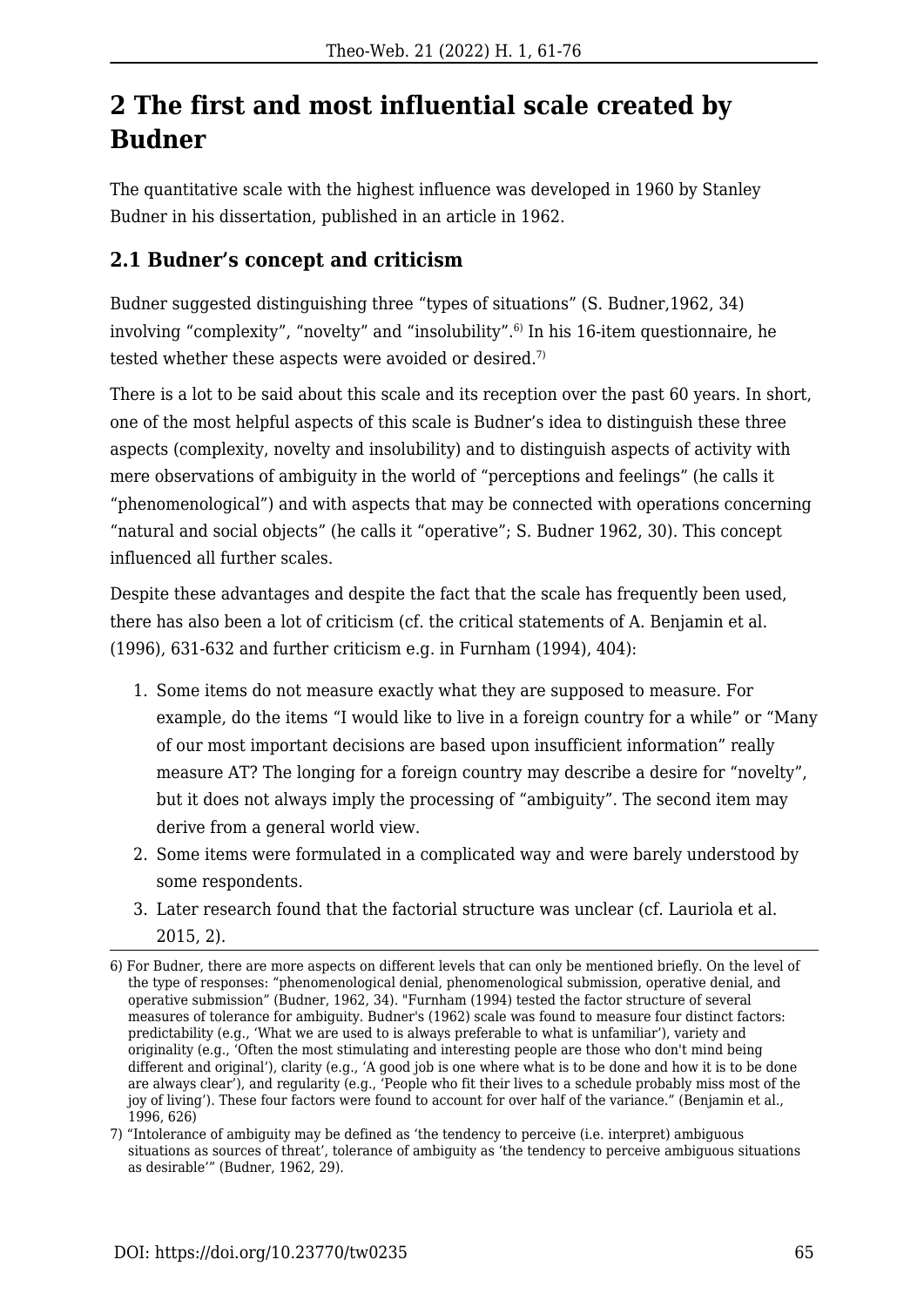4. Finally, on an empirical level, the reliability of the scale was poor. Budner himself stated that the average Cronbach's α was just .49. (Budner 1962, 34-35, and later Benjamin et al., 1996, 626).

### **2.2 Translating and testing Budner**

Despite the problems, we tested the scale for use in RE in international research contexts. With P. Y. Pong, I had the opportunity to incorporate Budner's scale in a large survey with German and Hong Kong pupils (age 15-18 years  $N = 1976<sup>8</sup>$ ) and  $N = 831$ ).<sup>9</sup> The results showed two major experiences:

- 1. Items concerning ambiguity describe situations and aspects that are sometimes difficult to express in other cultures. Translating such "complicated" aspects is a problem for questionnaires because the meaning can shift through the translation (or explanations become too long). (On the general problems of cross-cultural surveys cf. Haas, 2009)
- 2. While the German results have a reliability which is similar to the poor results of Budner (Meyer/Pong: Cronbach's α for German questionnaires = .48, Budner: .49), the results in Hong Kong were even worse (Cronbach's  $\alpha$  =.12; Budner's own worst sample: .39). This means that the Chinese scale is not consistent at all. In the analysis of the problems, we had the impression that some items were too complex and "boring" for the young people from Hong Kong.
- 3. Many problems have been reported regarding the factorial structure of Budner's scale. Lauriola and Foschi sum it up, saying "its factorial structure still remains unclear, with proposed solutions ranging from one to five factors" (Lauriola, 2015, 2).
- 4. Because of the poor consistency in Hong Kong, we calculated the correlations with our criteria (the socially and theologically relevant items) only with the German sample (German pupils year 9-10 at secondary schools, ages primarily 15-17, entire range of age: 13-25.). The results were surprisingly good. The scale even correlated significantly with an item from Amnesty International's *Refugees Welcome Index* (acceptance of people fleeing war or persecution).<sup>10)</sup> It did not correlate with the general religiosity according to Huber's CRS-5.11)There was just one strange effect; the experience of something divine correlated negatively to Budner's tolerance scale. The reason is probably that Budner's scale reacts strongly to conservative people avoiding novelty. In his calculation, religiously conservative people are

<sup>8)</sup> Number of those who filled in the relevant items completely.

<sup>9)</sup> Survey from Nov. 2018- April 2019 in German and Hong Kong schools, form 3-5, details will be published by Pong.

<sup>10)</sup> To avoid confusion, we report only the negative recorded results of Budner. In fact, Budner calculated *in*tolerance instead of tolerance. Because other scales calculate tolerance, we do it for Budner also.

<sup>11)</sup> Huber presented the CRS-5 as a reduced version of the original CRS-10 (Huber, 2003 and Huber/Huber, 2012); in our sample Hong Kong:  $\alpha$  =.90 (N=107) and Germany/Switzerland  $\alpha$  =.85 (N=117), combined sample  $\alpha = .87$ .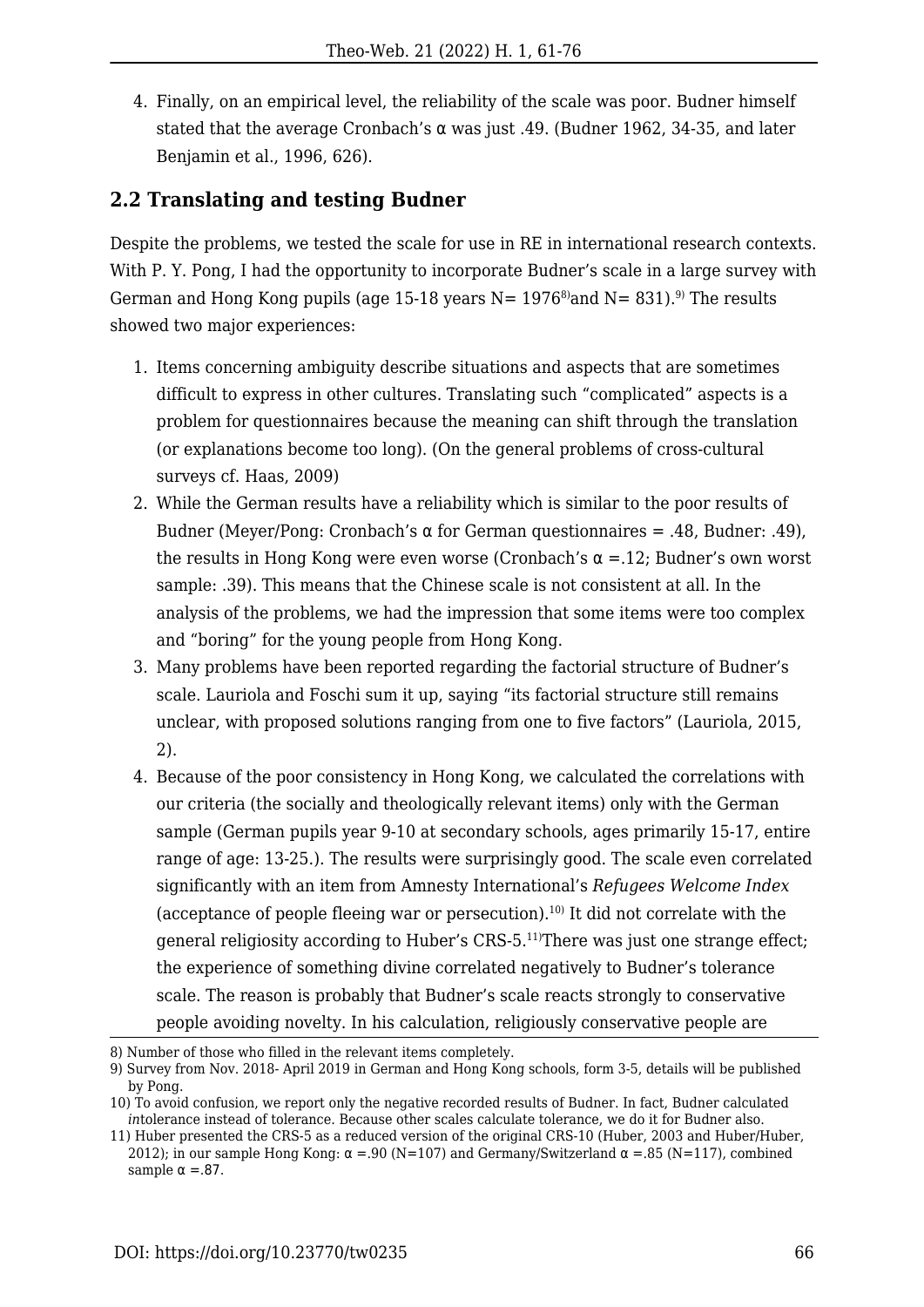regarded as intolerant towards ambiguity because they prefer what they are used to. His scale does not react to the fact that religiously conservative people may process "theological" ambiguity in a tolerant way despite their relative intolerance of novelty. We will come back to this problem.



#### **2.3 Summary (Budner)**

Budner's scale has the advantage of incorporating aspects such as complexity, novelty and insolubility in one scale (with normal/standard distribution – see figure above). It does correlate significantly to our social criterion and to one theological criterion. His emphasis on novelty can involve problematic results in correlating items on religious ambiguous matters. The extreme poor (and in Hong Kong unacceptable) reliability (Cronbach's  $\alpha$ ), the problems with factor analysis and the items that are complicated to translate are serious problems.

### **3 Herman's et al. scale removing insolubility**

Herman et al. (2010) tried to optimize Budner's scale for assessment in cross-cultural contexts, e.g. a survey for "expatriates" (professionals living and working outside their country of origin). I can provide only a very short impression of their analytical steps. Herman et al. analyzed Budner's 16 items with a factor analysis, kept just 7 of his original items and added 5 more items according to their needs. The result was a scale with 12 items and a higher reliability with a coefficient Cronbach's  $\alpha$  of .73.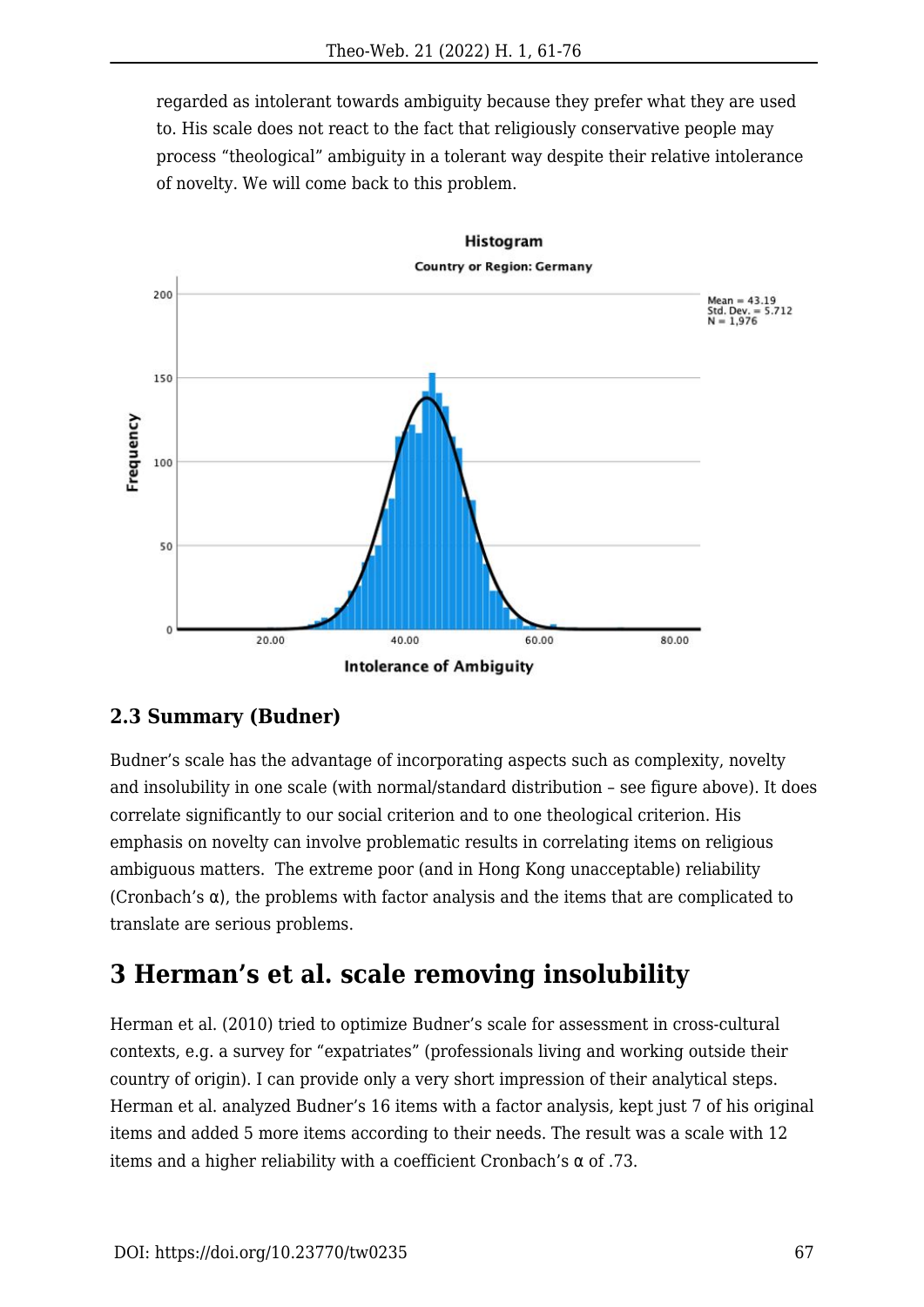If you examine their procedure not just with mathematical tools but also analyze the contents of the remaining and new items, you find that they just kept aspects of accepting "novelty" and reduced Budner's items of "complexity" to the aspect "clarity"; i.e. they removed all aspects of "insolubility" and explicit "complexity"12) In a way, they reduced the three aspects of Budner's scale (novelty, complexity and insolubility) to one and a half aspects (tolerating novelty, needing clarity). It is no surprise that the reliability turned out to have better results.

#### Advantage:

Herman's et al. scale has a reasonable reliability of Cronbach's  $\alpha = .73$ . The reduction from 16 to 12 items is an advantage for creating questionnaires.

#### Disadvantage:

The "cost" is that half of the dimensions (or "types of situation" according to Budner) are dropped. Herman et al. removed coping with insolubility (including the "vague") and major aspects of complexity. In questionnaires for expats, it may be sufficient to ask about tolerance of novelty and changes, unfamiliarity and the need for clarity. With respect to the Latin base of the word ambiguus ("tilting towards two sides", "two meanings"), in my opinion this scale no longer measures "ambiguity"; it is mainly concerned with coping with new, unclear and unfamiliar situations, e.g. in foreign countries. There may be overlap with AT, but this is not the central aspect of tolerating ambiguity and it is definitely not adequate for religious ambiguities. Because its contents do not apply to religious subjects, we did not test the scale. $13$ )

# **4 Lauriola's and Foschi's scale (MAAS)**

Our third example is the new scale developed by Lauriola, Foschi and others in 2015. The team took 133 items from seven older scales including Budner's items and tested them cross-culturally with US American and Italian citizens. Based on Goldberg's approach (2006), they analyzed the "facet-level hierarchical structure" including principal component analyzes (PCA) in consecutive steps (Lauriola et al., 2015, 5). The result was a new scale with 30 items. The reliability of the new scale was analyzed with the hierarchical coefficient ω with good results. In my own calculation from our pretest, Cronbach's  $\alpha$  is .79 for this scale. This is a satisfying result for a multidimensional scale. The scale was called *Multidimensional Attitude Toward Ambiguity Scale* (MAAS).

According to a factor analysis, Lauriola and Foschi distinguished 3 factors or dimensions.

<sup>12)</sup> Budner actually calculated the "intolerance" of ambiguity; the original results are therefore negative. In order not to create confusion, we removed the minus and left the "reverse" results. Because of the poor consistency of the Hong Kong results, only the German results are reported.

<sup>13)</sup> In their factor analysis, they have a new set of factors: "valuing diverse others", "change", "challenging perspectives" and "unfamiliarity". These may be interesting for questionnaires for expats, but the lack of the aspect of "insolubility" seems to be a major deficit for religious matters.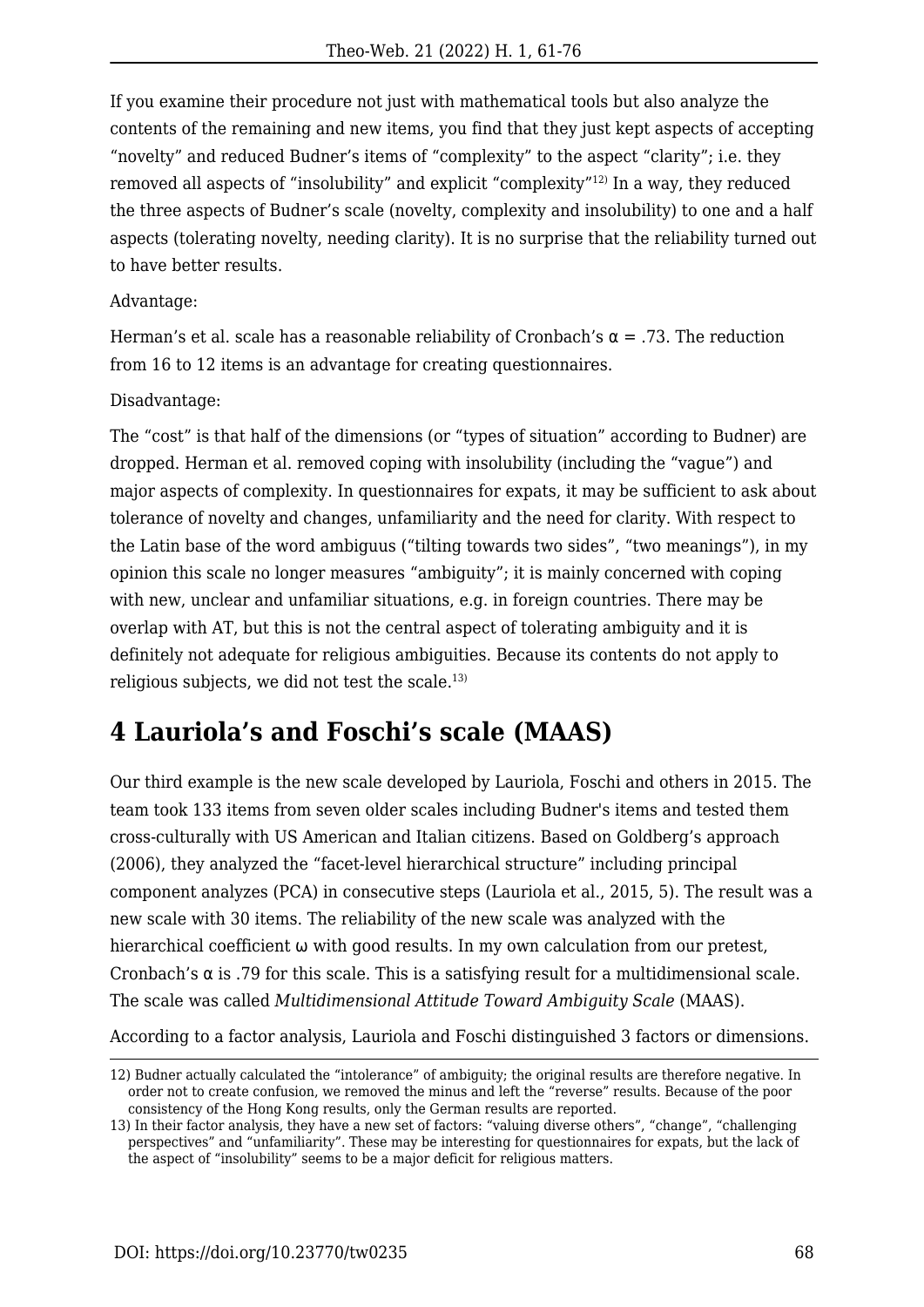- 1. The first dimension can be described as "unpleasant feelings associated with the experience of ambiguity in interpersonal relationships, social, or job situations" (15); in my opinion, Lauriola and Foschi describe it somewhat too generally as discomfort with ambiguity (DA).
- 2. The second dimension can be summed up as black-and-white thinking or, more complexly, the "inability to allow for the coexistence of positive and negative features in the same object" (S. Bochner 1965, 394, according to Lauriola et al., 2015, 15; Lauriola et al. choose the term "moral absolutism/splitting" MA/S).
- 3. Lauriola and Foschi called the third dimension "need for complexity and novelty" (NC). In fact, it includes more facets, such as coping with vagueness and insolubility. They state that "NC appeared to most closely resemble Budner's (1962) conceptualization of ambiguity tolerance. In our study, NC was clearly composed of two lower order facets that closely resemble characteristics today ascribed to traits such as need for cognition (e.g., engaging in and enjoying complex problems) and openness to experience (e.g., aesthetic sensitivity, novelty seeking, …)". (M. Lauriola et al., 2015, 15)

This scale has a couple of advantages:

It was originally tested in two different languages, in English and Italian, and has just been tested in Swedish and Mandarin projects. My own tests were done in German and Cantonese (N=224). The internal consistency (with  $\alpha$ = .79<sup>14)</sup>) is significantly better than that of Budner and Herman et al. The content covers a wide range. If you look at the headings of the dimensions, you might not see aspects of "tilting towards two sides". In fact, this is incorporated in two dimensions. It is rather obvious in the first dimension on social situations, and can also be found in the third dimension, hidden in the expression "aesthetic sensitivity" with items like "I tend to like obscure or hidden symbolism", "Generally, the more meanings a poem or story has, the better I like it.", and "Vague and impressionistic pictures appeal to me more than realistic pictures."

A disadvantage of the MAAS is the fact that there are 30 items which is a lot for use in schools. Furthermore, the item sentences describe some rather complex situations (as in Budner's scale). For pupils with lower reading comprehension some items are hard to understand. Unfortunately, this problem applies to all scales on ambiguity.

# **5 Our own experience with Lauriola's and Foschi's MAAS and suggestions for a shorter version**

As mentioned above, I had the opportunity to pretest the scales (N=224) with participants from Germany (97), Switzerland (20) and Hong Kong (107 incl. 6 from Mainland China).<sup>15)</sup> In contrast to Budner's scale, I found a reasonable consistency (as mentioned) and a

14) In Hong Kong (N=107)  $\alpha$  =.79 and in the German/Swiss sample (N=114) both  $\alpha$  =.78.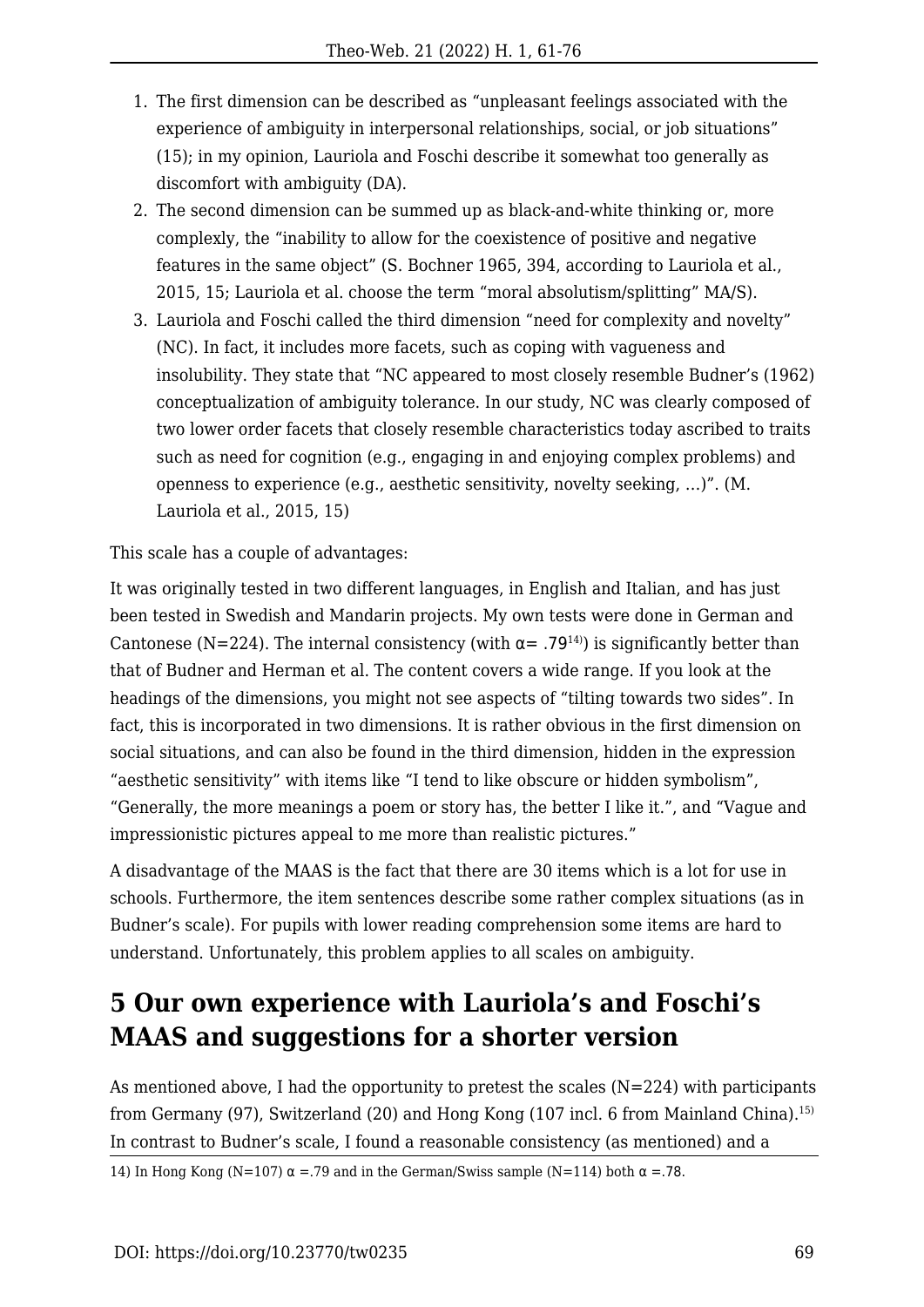rather clear factorial structure.16)

The range of age in our sample was from 14 (two cases) to 72 (one case); 50% of the sample was between  $14$  and  $27<sup>17</sup>$  In this pretest we had more female than male participants (68%: 31%; 1% diverse or not specified). We had 18% without religious affiliation, 3% Buddhist, 15% Catholic and 61% Protestants, 1% Taoist and 1% Muslim. This is not balanced (majority of female and protestants), but it was not the task of this pretest to represent any group of the population.



#### **5.1 Testing the criteria**

With regard to the content, we asked not only about ambiguity tolerance, but also used the criteria (mentioned above) asking about the acceptance of immigrants with other religions and religious issues with the religiosity-scale of Stefan Huber. For the "social" criterion, there is a clear correlation of AT and accepting refugees (generally) and immigrants with other religions (specifically). This correlation can be found in the German-speaking sample (GER) and in the Chinese-speaking sample (HK for Hong Kong)

<sup>15)</sup> he items were translated and written down in traditional Chinese characters, taking into account the Cantonese-speaking background of the respondents. Impulses from another translation in simplified Chinese for Mandarin speaking respondents (from a pilot project by Dr. Yiyun Shou) were included.

<sup>16)</sup> Extraction method: PCA; rotation method: varimax with Kaiser Normalization. With an alternative rotation method (oblimin) the results were more or less the same.

<sup>17)</sup> All Swiss and most German participants were students of theology/religion in Saarbrücken and Bern. The Hong Kong sample did not include any such students; instead, a couple of elderly persons were involved. Statistical calculations like correlation, Cronbach's α and factor analysis were done separately for the German-speaking and the Cantonese-speaking sample. The differences will be reported.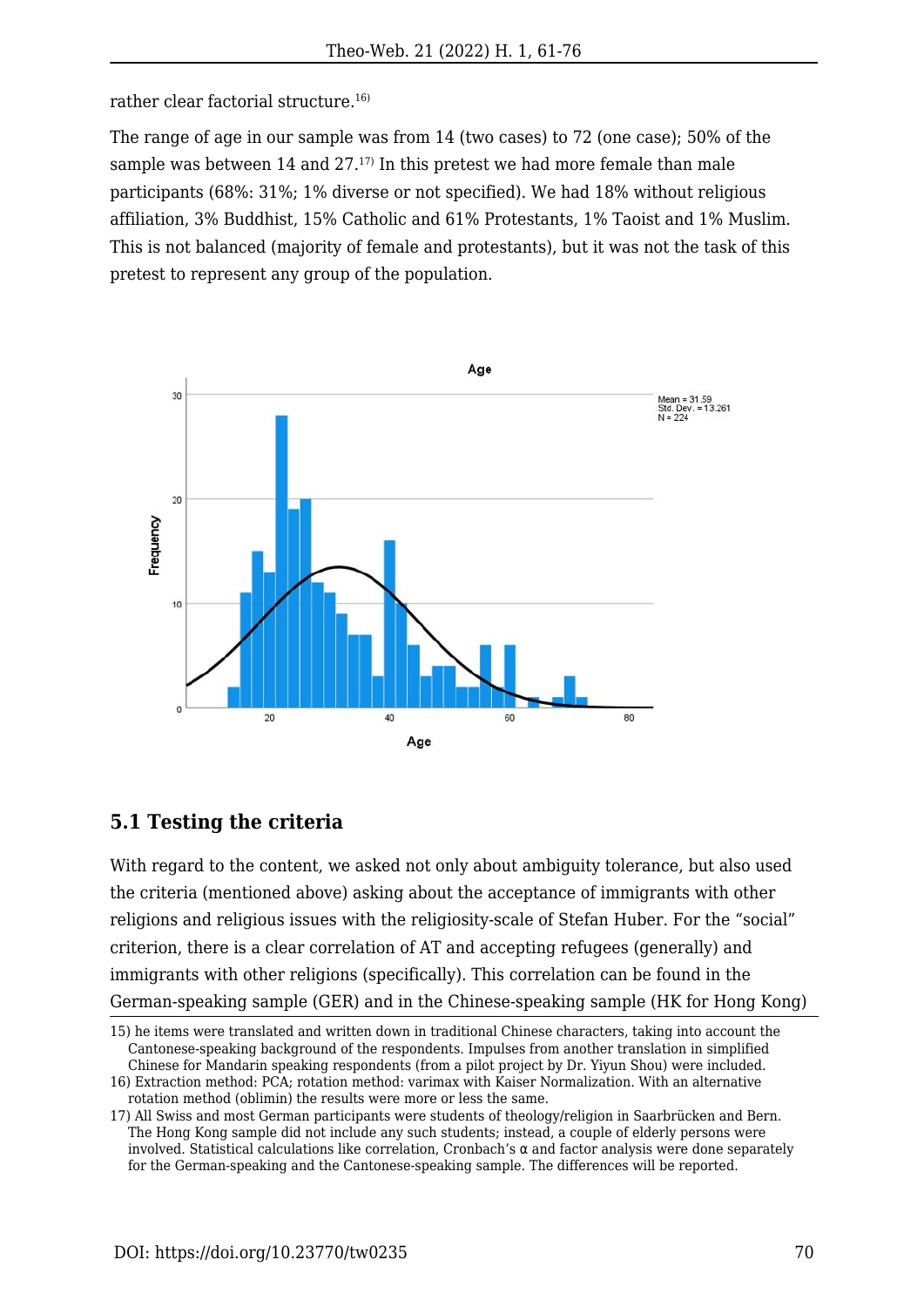with only minor differences.

| MAAS-30                |          | Specific item:<br>Accepting immigrants who have<br>a religion other than your own religion |          | Item from Amnesty International (general):<br>accepting "people fleeing war or persecution" |          |          |
|------------------------|----------|--------------------------------------------------------------------------------------------|----------|---------------------------------------------------------------------------------------------|----------|----------|
| Lauriola/Foschi        | (ALL)    | (HK)                                                                                       | (GER)    | (ALL)                                                                                       | (HK)     | (GER)    |
|                        |          |                                                                                            |          |                                                                                             |          |          |
| Correlation<br>Pearson | $.338**$ | $.207*$                                                                                    | $.360**$ | $.373**$                                                                                    | $.269**$ | $.359**$ |
| Sig. (2-tailed)        | .000     | .032                                                                                       | .000     | 0.000                                                                                       | .005     | 0.000    |
| Ν                      | 224      | 107                                                                                        | 117      | 224                                                                                         | 107      | 117      |

For the "theological" criteria, we were able to observe significant correlation only with the Hong Kong sample (and in the whole sample with the item "How often do you think about religious issues?"). There was no correlation with religiosity in general according to Huber's CRS-5 and no correlations in the German sample.

| MAAS-30<br>Lauriola/            | Item: "How often do you think about<br>religious issues?" |          |       | Item: "How often do you experience situations in which<br>you have the feeling that God or something divine<br>intervenes in your life?" | General Centrality of<br>Religiosity<br>according to CRS-5 (Huber) |         |       |      |         |
|---------------------------------|-----------------------------------------------------------|----------|-------|------------------------------------------------------------------------------------------------------------------------------------------|--------------------------------------------------------------------|---------|-------|------|---------|
| Foschi                          | (ALL)                                                     | (HK)     | (GER) | (ALL)                                                                                                                                    | (HK)                                                               | (GER)   | (ALL) | (НК  | (GER)   |
|                                 |                                                           |          |       |                                                                                                                                          |                                                                    |         |       |      |         |
| Correlation                     | $.280**$                                                  | $.282**$ | .112  | .092                                                                                                                                     | $.301**$                                                           | $-.116$ | .108  |      | $-.004$ |
| Pearson<br>Sig. (2-tailed)<br>N | 0.000                                                     | .003     | .228  | .168                                                                                                                                     | .002                                                               | .211    | .108  | .058 | 0.962   |
|                                 | 224                                                       | 107      | 117   | 224                                                                                                                                      | 107                                                                | 117     | 224   | 107  | 117     |

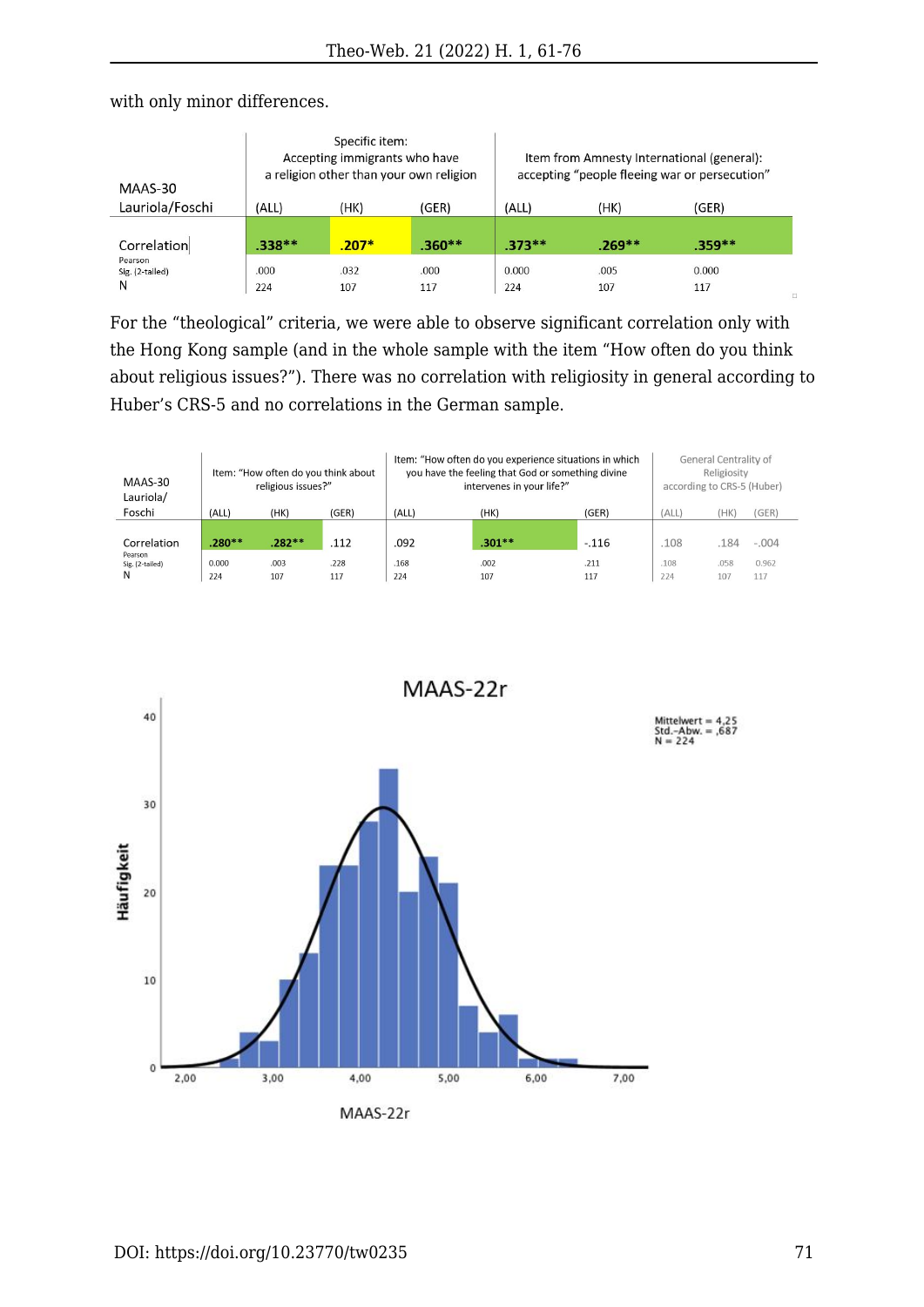### **5.2 Reducing the scale to 22 items (MAAS-22r)**

As mentioned above, a problem with the MAAS is the large number of items (30) for use in schools. The complexity of the items demands steady concentration over a long period. Furthermore, significant correlations with the religious criteria in all samples would be preferable.

Considering the mathematical results and matters of content, we reduced the scale to 22 items.

We used the following criteria:

- 1. Observations in a factor analysis/ principal component analysis: Calculating with three factors (according to Lauriola et al.), we had some items that did not fit perfectly in our tested sample (method see footnote 15, explained variance just 37%). The results that Lauriola and Foschi reported were much clearer. In the screeplot of the German sample, not three but four factors were options for analysis. When we calculated with four items, we found a fourth factor with three items, which we called "sticking to rules and habits/ no need for novelty". As we have seen above (2a point 4), avoiding "novelty" does not imply rejecting "theological" ambiguity. We decided to remove three items of this factor because of content related considerations: On the one hand, items in the group "sticking to rules and habits/ no need for novelty" may be closely connected to AT. On the other hand, with regard to religion, it indicates a traditional way of thinking,<sup>18)</sup> but not necessarily problems with the acceptance of other religions or coping with the ambiguity of experiences with an ultimate reality or dilemmata of life (traditional orthodox religious groups do deal with exactly these matters). For matters of content and in view of the German results of the factor analysis, we excluded them.19)
- 2. There were more items with problems of content and factor analysis. The first were two items on "jokes". A problem with "jokes" is that the concept of jokes is slightly different in different countries like China, Germany, Italy etc. Statistically, in the factor analysis, both joke items were part of the first factor, but with a rather low load (.417 and .385). We decided to remove both (perhaps a very German decision, but helpful for cross-cultural use).<sup>20)</sup>
- 3. Another item was formulated in a rather complicated way. In fact, we found a

<sup>18)</sup> Pong found in her project: "From Germany data, there is a significant relationship between [the religiosity of] CRS and ...[Budner's item on preference of a] regular life ... ,  $X^2$  (8, N = 2110) = 34.471, p < 0.001." Pupils "who have higher Centrality of Religiosity Scale, … agree more on the statement 'It is preferable to live an even, regular life in which few surprises or unexpected happenings' " (not published draft).

<sup>19)</sup> The items are "I often find myself looking for something new, rather than trying to hold things constant in my life.", "I generally prefer novelty over familiarity", "Nothing gets accomplished in this world unless you stick to some basic rules".

<sup>20)</sup> The items are "If I don't get the punch line of a joke, I don't feel right until I understand it." and "I always want to know what people are laughing at."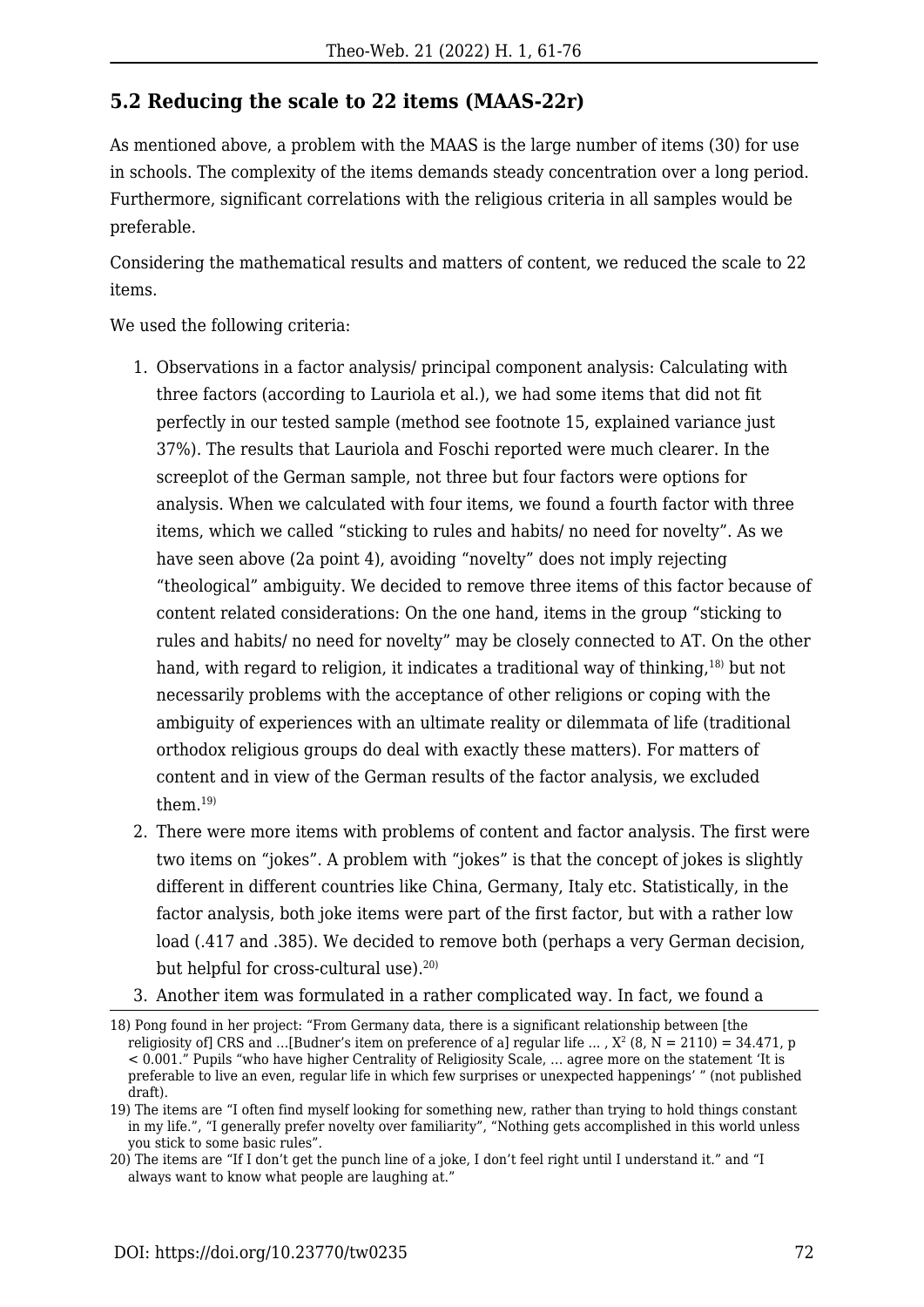translation in the Italian version that greatly changed the meaning, and there were problems in the Chinese translation. This was excluded as well ("I enjoy carefully rehashing my conversations in my mind afterwards." $)$ .<sup>21)</sup>

4. Because of the context of schools, an item about correct answers was excluded ("A person either knows the answer to a question or he doesn't"). This question has very specific connotations in school. Even in our sampel, Cronbach's α had a higher result, after removing it. Similarly, the item "I'm drawn to situations which can be interpreted in more than one way" turned out to be rather complicated.

In terms of content, the most important reduction was the abandonment of the aspect of novelty. A traditional way of thinking ("No need for novelty") does not seem to be a necessary aspect of AT, furthermore religiously rather conservative persons may be automatically scored lower on the AT-scale despite the fact that they may frequently dive into ambiguous social situation (e.g. in charitable work) and deal with ambiguous, metaphoric ways to handle religious questions.

The result of this reduction for use in RE was a 22-item scale which can be handled more easily in questionnaires with youngsters (MAAS-22r).<sup>22)</sup> Cronbach's  $\alpha$  of the new scale was calculated for the whole sample  $(\alpha = .802)$  and for both samples separately (both  $\alpha = .78$ , N=107 and 117).

As expected, the correlation of MAAS-22r and the longer MAAS-30 was very high (.961).

The new scale was tested according to our criteria as well.

In a preliminary step, we checked only the excluded items. As result, the excluded items had no positive correlation with our theological criteria.<sup>23)</sup> In contrast to this, MAAS-22r had correlations with all criteria, including the "experience of a divine". It is remarkable for our research that there is even a correlation with the item "participation in RE" ("How frequently did you have Religious Education as subject in school?" 4-point scale: Every year without interruption. – During most years in school – During one or some years – never).

#### **5.3 Results of the factor analysis**

With a factor analysis (see Appendix), we found more or less the same factors in the 22 item scale as Lauriola et al.:<sup>24)</sup>

- 1. need to control a situation/need for social familiarity (Lauriola et al.: "discomfort'" with ambiguity "in interpersonal relationships, social, or job situations ...")
- 2. black-and-white thinking (Lauriola et al.: "moral absolutism/splitting")

<sup>21)</sup> The Italian translation is not the same: "Mi fa sentire bene ripetermi mentalmente ciò che devo dire in una conversazione successiva." Cantonese: "

<sup>22) &</sup>quot;r" stands for the religious criteria in the process of reduction.

<sup>23)</sup> Two excluded items even had a negative correlation; only one of them has a positive correlation with the social criterion (acceptance of immigrants from other religions).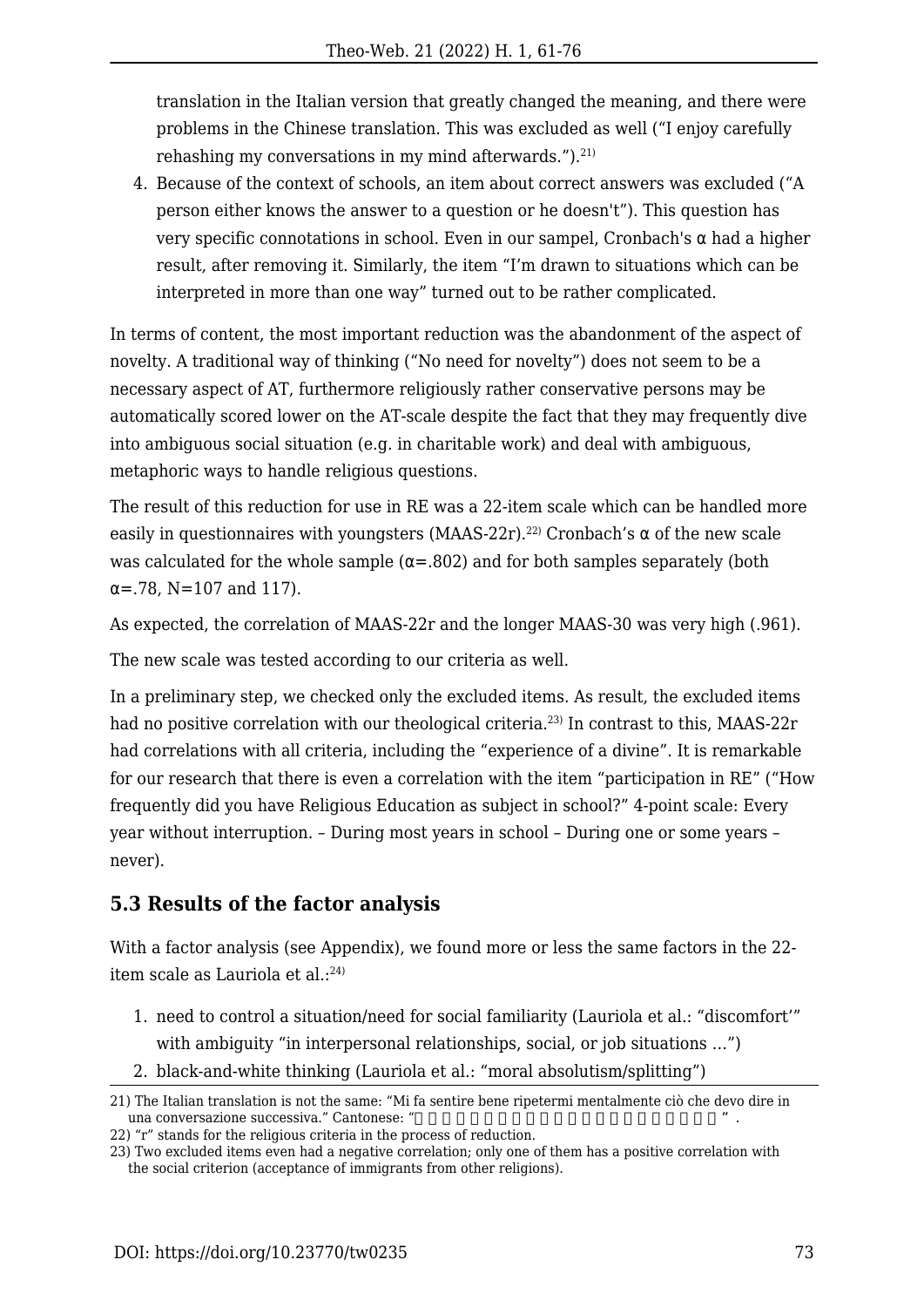3. coping with vagueness, complexity, multiple interpretations (Lauriola et al.: need for complexity/novelty)

Remaining weakness: Similar to the original scale, all reversed-polarity items load on factor 1 and 2. There is no diversity of polarity inside the factors. The wording of the first two items in factor 1 is very similar.

In the Cantonese sample, a deeper problem on the level of translation became obvious through the factor analysis. The item "Our thinking would be a lot better off if we would just forget about words like 'probably,' 'approximately,' 'perhaps,'" had a load of .141 (This means that it does not really fit into the factorial structure). After analyzing the problem, it turned out that there was a problem with the dialect in Hong Kong. The translation was correct and understandable, but the words used were only used in written language and never in the daily language of native Cantonese speakers. Therefore, the expression "forgetting" the words "probably" etc. would not matter for the youngsters; they never use them in daily life because they do not write academic essays, poetry or official texts close to the Mandarin writing. In further surveys, it should be replaced by expressions closer to the dialect of people from Hong Kong.

Nevertheless, the more or less identical results in two very different contexts (Hong Kong and Germany/Switzerland) with regard to consistency and factor analysis are a strong indication that the shorter scale can be used cross-culturally for religious matters on ambiguity without major distortion.

# **6 Summary**

The tested scales on ambiguity correlate significantly to social and religious items that incorporate relevant aspects for religious matters.

The new 22-item-scale (MAAS-22r) has not only correlations with the acceptance of immigrants "who have a religion other than your own" and the item on "think[ing] about religious issues", but also correlations with the item "experience … divine" and with the frequencies of participating in RE.

It "reacts" on different levels and cross-culturally (Hong Kong - German speaking cultures, cf. the testing of the original version MAAS-30 with Italian and American adults). It has a distinctly better consistency than other scales (reported: Budner and Herman et al.). It is not as short as Herman's et al. scale but incorporates 3 dimensions (a clear 3 factor structure). Therefore, I recommend MAAS-22r for further research in RE.

For translations, it is important to realize that some aspects require rather complex

<sup>24)</sup> For methods see footnote 15; variance explained: 45,6. Only one of the items does not load on the same factor as in Lauriola's et al. sample: "A good job is one where what is to be done and how it is to be done are always clear." In Lauriola's analysis, this item is placed at the end of factor 2 (splitting) with a minor load on factor 1 (discomfort), in our case it is placed in factor 1 (discomfort with ambiguous social situations) with no other load above .200. This observation is just a minor difference and does not need deeper interpretation.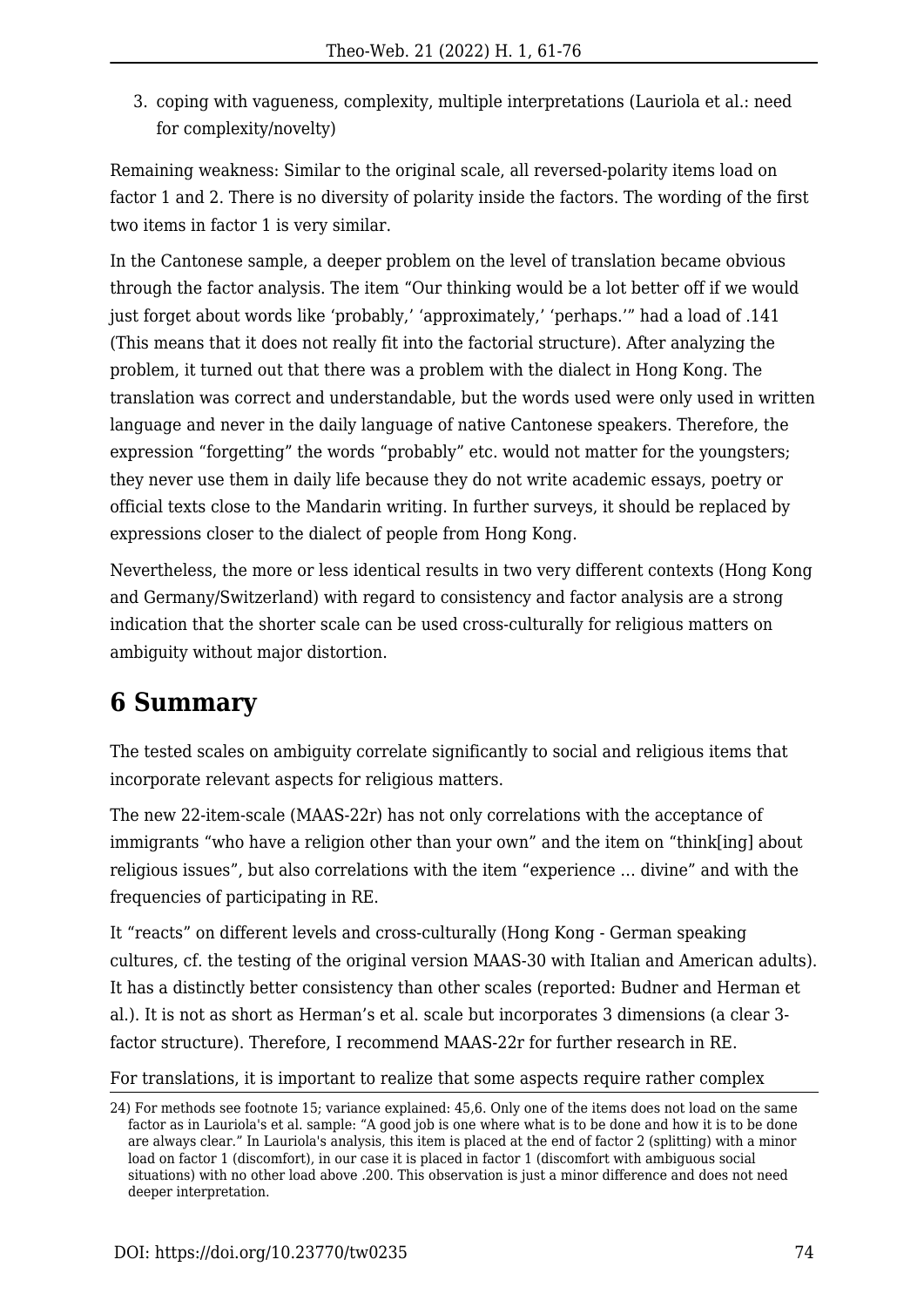sentences (in a survey with young people). Sensitivity and further testing are needed for cross-cultural transfer and use in other countries.

### **References**

Amnesty International (2016). *Refugees Welcome Survey 2016. Views of Citizens Across 27 Countries*. URL:

<https://www.amnesty.org/download/Documents/ACT3041002016ENGLISH.PDF> [Zugriff: 03.04.2021].

- Bauer, T. (2018). *Die Vereindeutigung der Welt: Über den Verlust an Mehrdeutigkeit und Vielfalt*. Stuttgart: Reclam Verlag.
- Baier, T. (2013, Hrsg.). *Der Neue Georges. Ausführliches lateinisch-deutsches Handwörterbuch*, Darmstadt: Wissenschaftliche Buchgesellschaft.
- Benjamin, A. J., Riggio, R. & Mayes, B. (1996). Reliability and Factor Structure of Budner's Tolerance for Ambiguity Scale. *Journal of Social Behavior and Personality*, *11*(3), pp. 625-632.
- Bochner, S. (1965). Defining intolerance of ambiguity. *Psychological Record*, *15*(3), pp. 393-400.
- Bogardus, Emory S. (1925). *Measuring Social Distances*. URL: [https://brocku.ca/MeadProject/Bogardus/Bogardus\\_1925c.html](https://brocku.ca/MeadProject/Bogardus/Bogardus_1925c.html) [Zugriff: 03.04.2021].
- Budner, S. (1962). Intolerance for ambiguity as a personal variable. *Journal of Personality 30*, pp. 29-50.
- Frenkel-Brunswik, E. (1949). Intolerance of ambiguity as an emotional and perceptual personality variable. *Journal of Personality 18*, pp. 108-143.
- Furnham, A. (1994). A content, correlational and factor analytic study of four tolerance for ambiguity questionnaires. *Personality and Individual Differences 76*, pp. 403-410.
- Furnham, A. & Marks, J. (2013). Tolerance of ambiguity: A review of the recent literature. *Psychology 4*(9*)*, p. 717-728.
- Goldberg, L. R. (2006). Doing it all bass-ackwards: The development of hierarchical factor structures from the top down. *Journal of Research in Personality 40*, pp. 347-358.
- Haas, H. (2009). Übersetzungsprobleme in der interkulturellen Befragung. *Intercultural Journal 8*(10), pp. 62-77.
- Herman, J. L., Stevens, M. J., Bird, A., Mendenhall, M. & Oddou, G. (2010). The Tolerance for Ambiguity Scale: Towards a more refined measure for international management research. *International Journal of Intolerance Relations 34*, pp. 58–65.
- Huber, S. (2003). *Zentralität und Inhalt. Ein neues multidimensionales Messmodell der Religiosität*. Wiesbaden: Springer VS.
- Huber, S. (2009). Der Religionsmonitor 2008: Strukturierende Prinzipien, operationale Konstrukte, Auswertungsstrategien. In Bertelsmann Stiftung (Hrsg.), *Woran glaubt die*